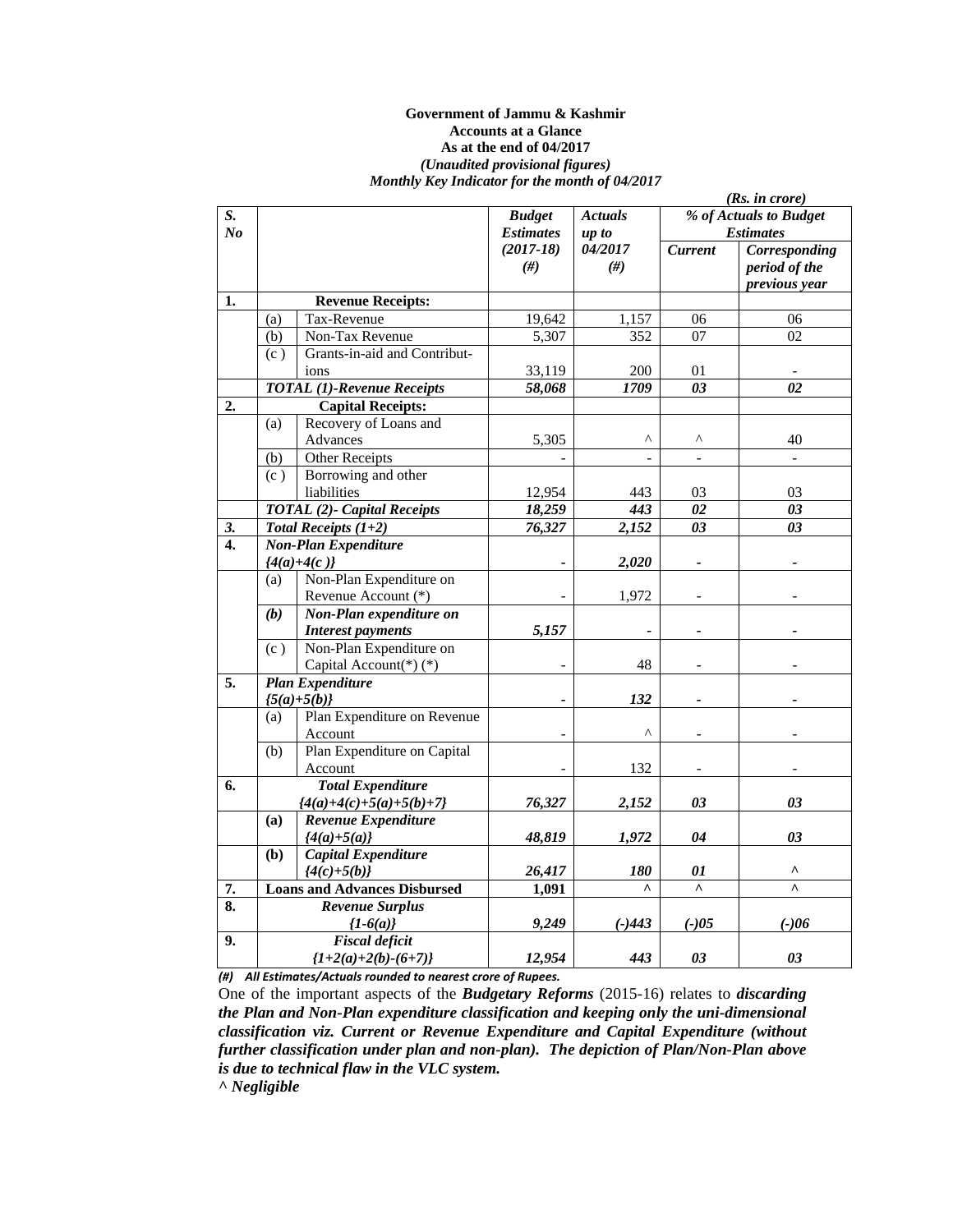# (Format of Progressive Figures)

#### T A X R E V E N U E

(Rs. in crore)

| <b>Month</b> | 2017-18        |                | 2016-17        |             |
|--------------|----------------|----------------|----------------|-------------|
|              | Monthly $(\#)$ | Progressive(#) | <b>Monthly</b> | Progressive |
| April        | 1,157          | 1,157          | 1,109          | 1,109       |
| May          |                |                | 1,036          | 2,145       |
| June         |                |                | 1,009          | 3,154       |
| July         |                |                | 1,465          | 4,619       |
| August       |                |                | 383            | 5,002       |
| September    |                |                | 1,612          | 6,614       |
| October      |                |                | 1,676          | 8,290       |
| November     |                |                | 1,141          | 9,431       |
| December     |                |                | 914            | 10,345      |
| January      |                |                | 2,390          | 12,735      |
| February     |                |                | 1,059          | 13,794      |
| March        |                |                | 1,259          | 15,053      |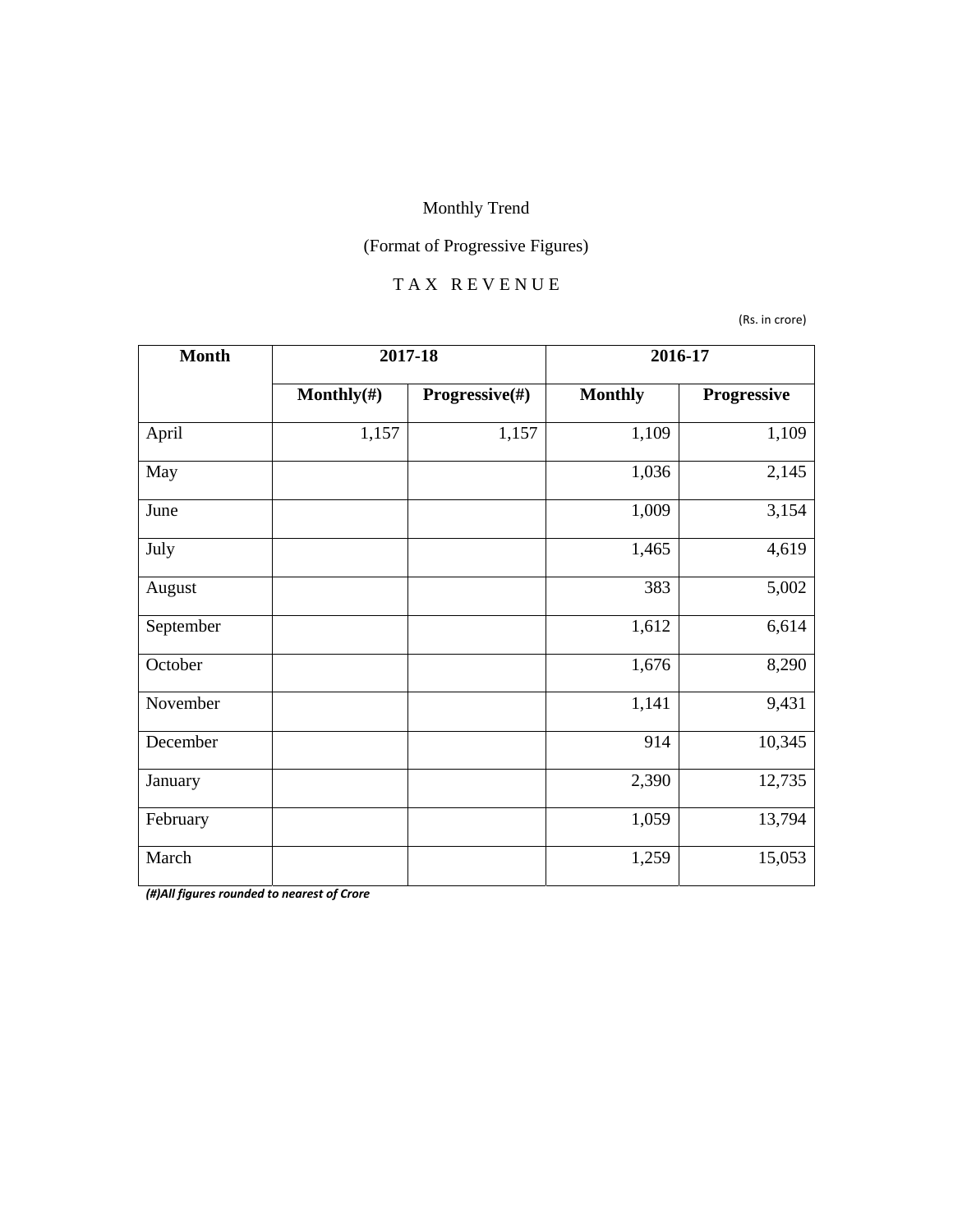# (Format of Progressive Figures)

#### N O N-T A X R E V E N U E

(Rs. in crore)

| <b>Month</b> | 2017-18        |                | 2016-17        |             |
|--------------|----------------|----------------|----------------|-------------|
|              | Monthly $(\#)$ | Progressive(#) | <b>Monthly</b> | Progressive |
| April        | 352            | 352            | 95             | 95          |
| May          |                |                | 120            | 215         |
| June         |                |                | 115            | 330         |
| July         |                |                | 182            | 512         |
| August       |                |                | 100            | 612         |
| September    |                |                | 118            | 730         |
| October      |                |                | 139            | 869         |
| November     |                |                | 708            | 1,577       |
| December     |                |                | 216            | 1,793       |
| January      |                |                | 194            | 1,987       |
| February     |                |                | 200            | 2,187       |
| March        |                |                | 1,710          | 3,897       |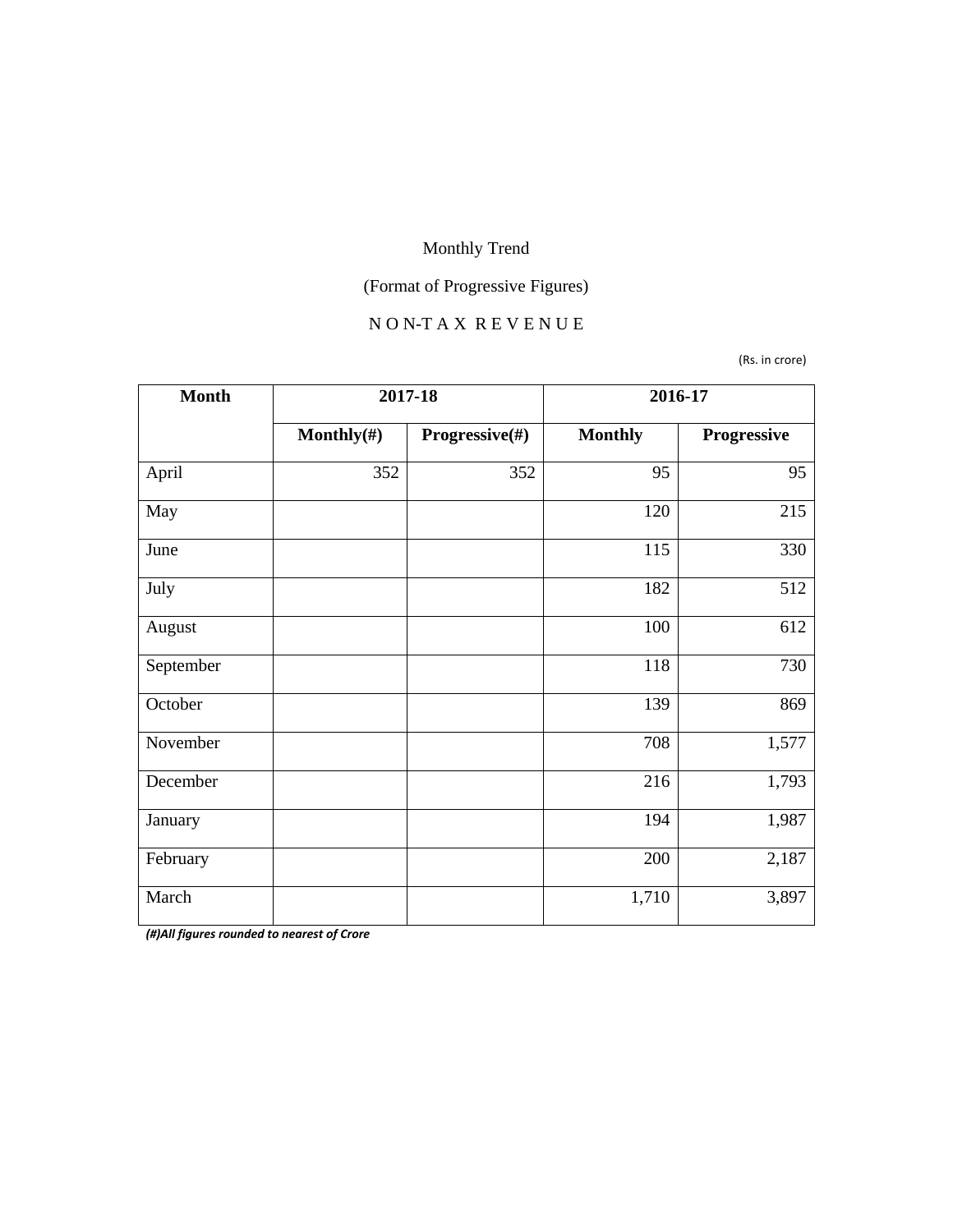# (Format of Progressive Figures)

# Revenue Receipts of

#### GRANTS-IN-AID AND CONTRIBUTIONS

(Rs. in crore)

| <b>Month</b> | 2017-18        |                | 2016-17        |             |
|--------------|----------------|----------------|----------------|-------------|
|              | Monthly $(\#)$ | Progressive(#) | <b>Monthly</b> | Progressive |
| April        | 200            | 200            | ۰              |             |
| May          |                |                | 2,348          | 2,348       |
| June         |                |                | 1,985          | 4,333       |
| July         |                |                | 1,258          | 5,591       |
| August       |                |                |                | 5,591       |
| September    |                |                | 3,272          | 8,863       |
| October      |                |                | 1,422          | 10,285      |
| November     |                |                | 983            | 11,268      |
| December     |                |                | 2,389          | 13,657      |
| January      |                |                | 1,575          | 15,232      |
| February     |                |                | 1,908          | 17,140      |
| March        |                |                | 1,509          | 18,649      |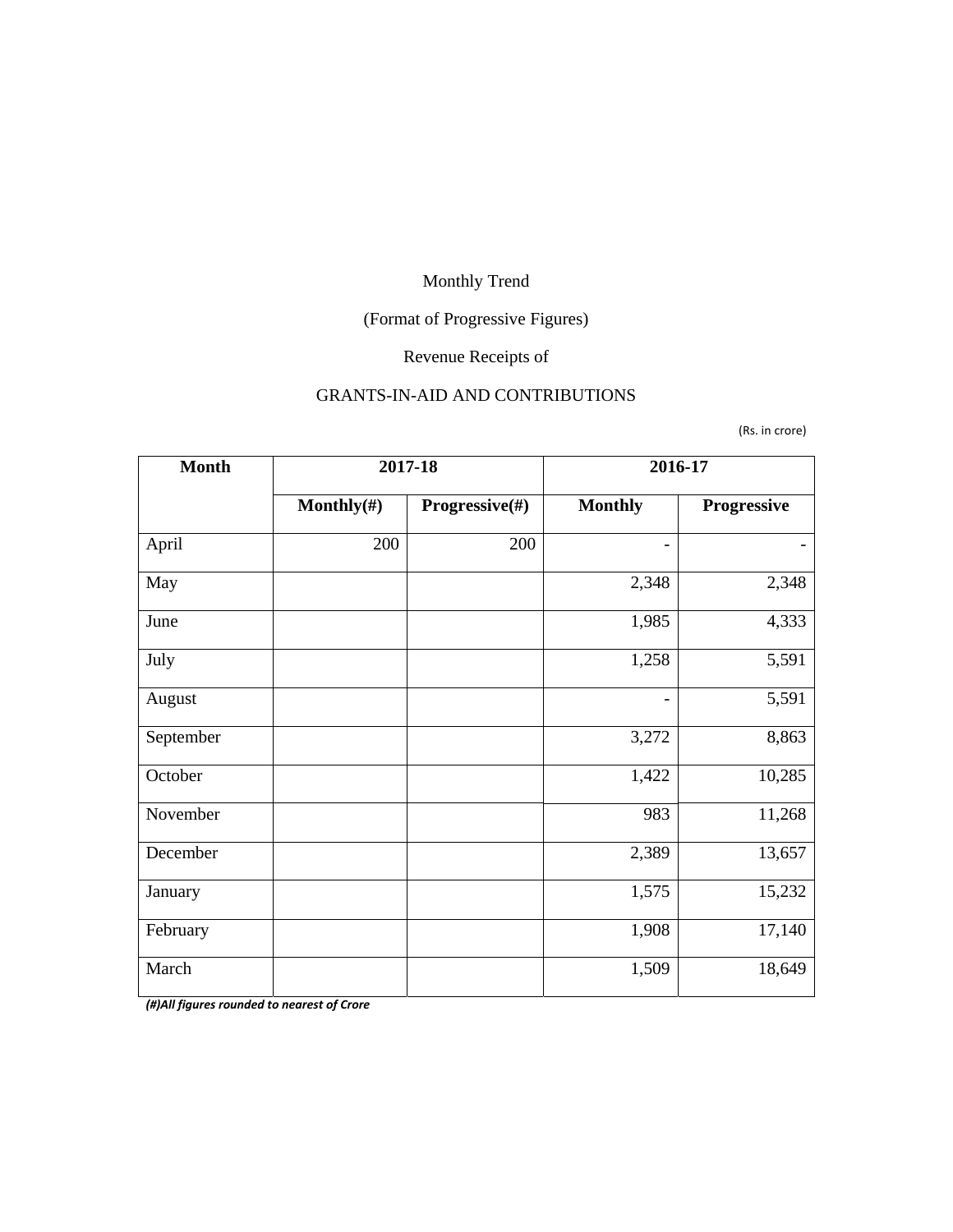# (Format of Progressive Figures)

#### RECOVERY OF LOANS AND ADVANCES

(Rs. in crore)

| <b>Month</b> | 2017-18               |                |                              | 2016-17     |
|--------------|-----------------------|----------------|------------------------------|-------------|
|              | Monthly $(\#)$        | Progressive(#) | <b>Monthly</b>               | Progressive |
| April        | $\boldsymbol{\wedge}$ | $\wedge$       | 02                           | 02          |
| May          |                       |                | $\overline{\phantom{a}}$     | 02          |
| June         |                       |                | 01                           | 03          |
| July         |                       |                | 13                           | 16          |
| August       |                       |                | $\overline{\phantom{a}}$     | 16          |
| September    |                       |                | $\overline{\phantom{a}}$     | 16          |
| October      |                       |                | $\overline{\phantom{0}}$     | 16          |
| November     |                       |                | $\overline{\phantom{a}}$     | 16          |
| December     |                       |                | $\qquad \qquad \blacksquare$ | 16          |
| January      |                       |                | 01                           | 17          |
| February     |                       |                | $\overline{\phantom{a}}$     | 17          |
| March        |                       |                | $\overline{2}$               | 19          |

*(#)All figures rounded to nearest of Crore*

*^ Negligible (Rs. 0.16 crore)*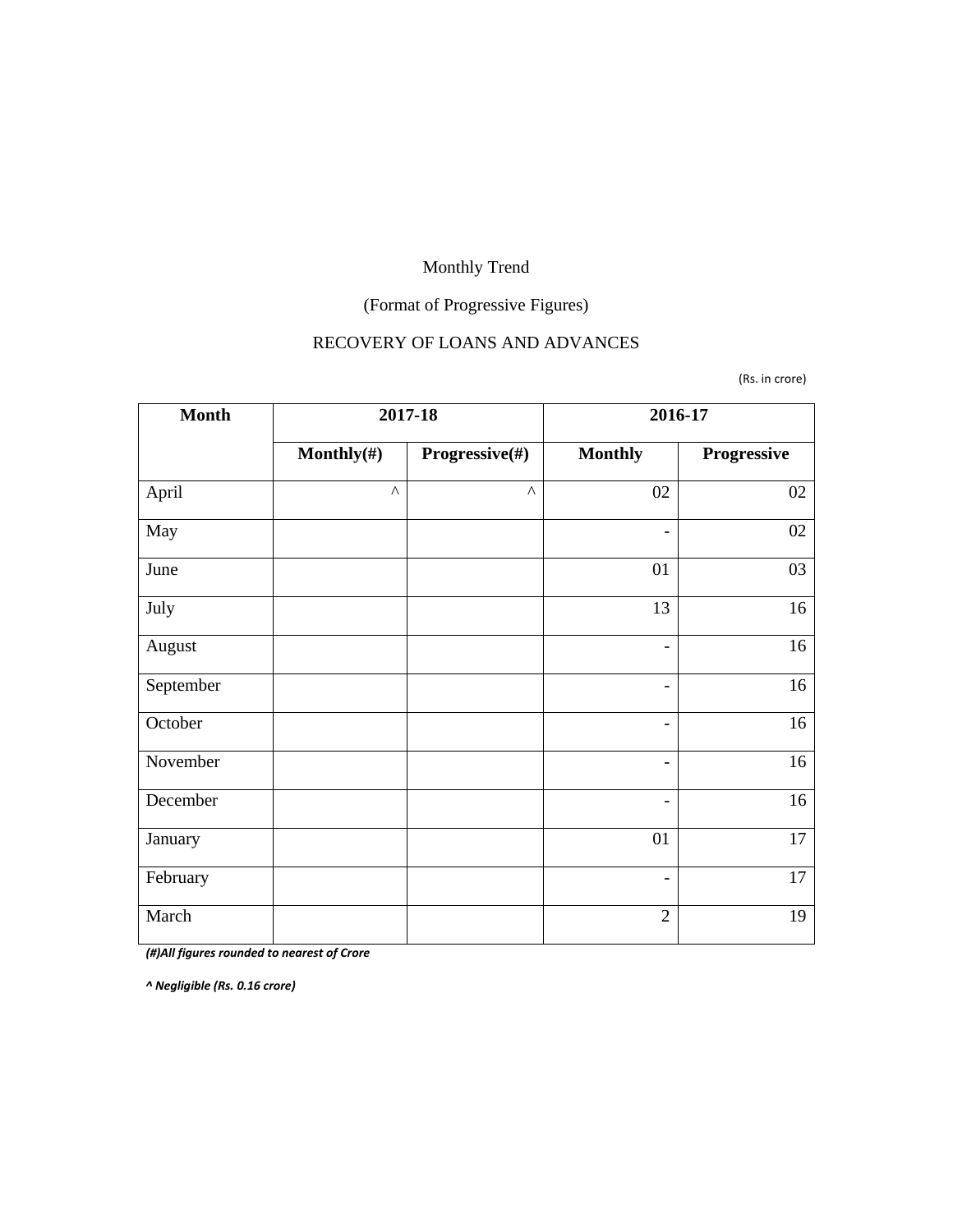# (Format of Progressive Figures)

#### BORROWINGS AND OTHER LIABILITIES

(Rs. in crore)

| <b>Month</b> | 2017-18    |                | 2016-17        |             |
|--------------|------------|----------------|----------------|-------------|
|              | Monthly(#) | Progressive(#) | <b>Monthly</b> | Progressive |
| April        | 443        | 443            | 376            | 376         |
| May          |            |                | $(-)911$       | $(-)535$    |
| June         |            |                | $(-)518$       | $(-)1,053$  |
| July         |            |                | 389            | $(-)664$    |
| August       |            |                | 1,987          | 1,323       |
| September    |            |                | $(-)1,524$     | $(-)201$    |
| October      |            |                | 913            | 712         |
| November     |            |                | 712            | 1,424       |
| December     |            |                | $(-)249$       | 1,175       |
| January      |            |                | $(-)1,048$     | 127         |
| February     |            |                | 840            | 967         |
| March        |            |                | 6,697          | 7,664       |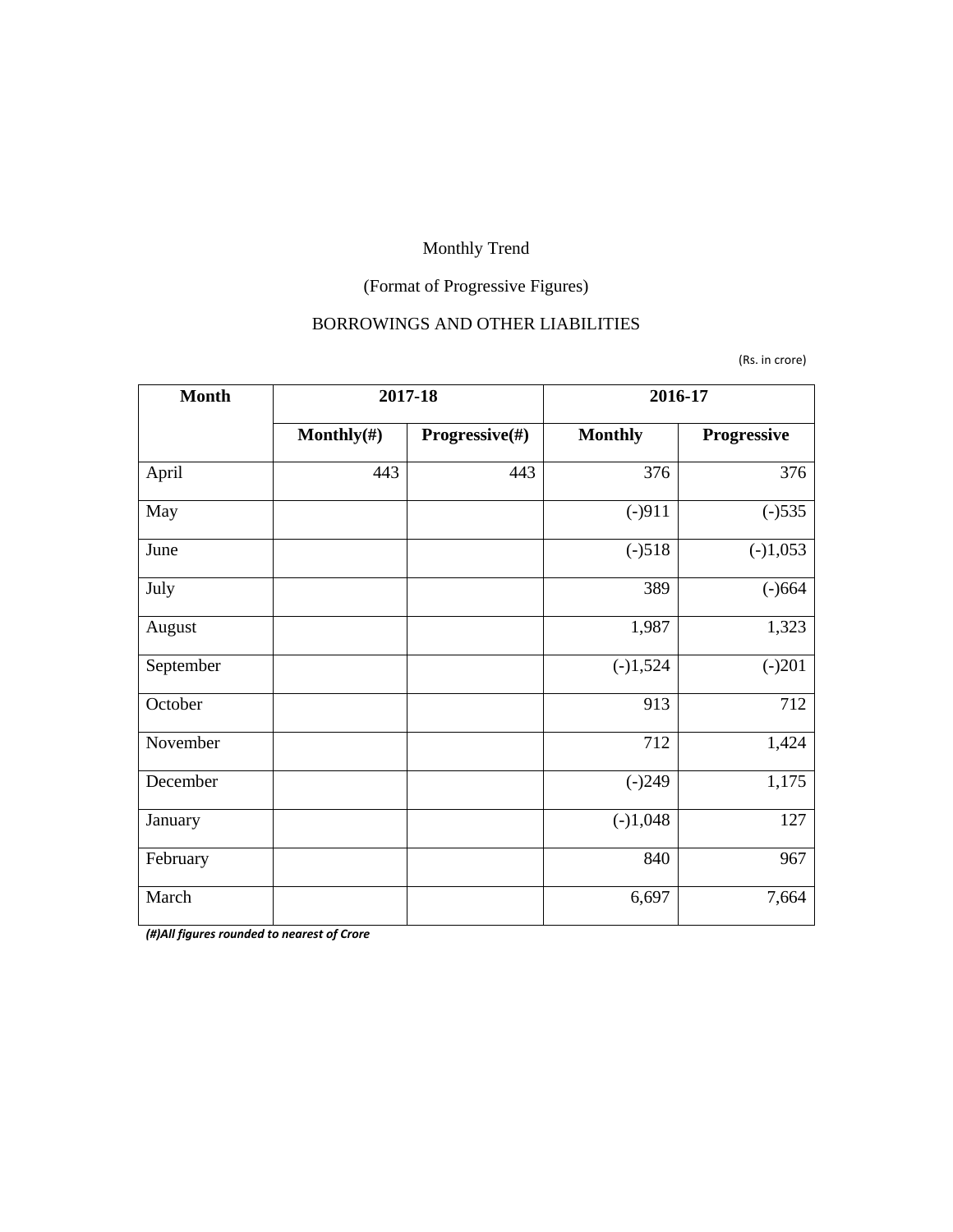# (Format of Progressive Figures)

# NON-PLAN EXPENDITURE ON REVENUE ACCOUNT

(Rs. in crore)

| <b>Month</b> | 2017-18        |                           | 2016-17        |                    |
|--------------|----------------|---------------------------|----------------|--------------------|
|              | Monthly $(\#)$ | <b>Progressive</b> $(\#)$ | <b>Monthly</b> | <b>Progressive</b> |
| April        | 1,972          | 1,972                     | 1,541          | 1,541              |
| May          |                |                           | 1,985          | 3,526              |
| June         |                |                           | 2,097          | 5,623              |
| July         |                |                           | 2,370          | 7,993              |
| August       |                |                           | 2,154          | 10,147             |
| September    |                |                           | 3,066          | 13,213             |
| October      |                |                           | 3,669          | 16,882             |
| November     |                |                           | 3,155          | 20,037             |
| December     |                |                           | 2,742          | 22,779             |
| January      |                |                           | 2,573          | 25,352             |
| February     |                |                           | 3,220          | 28,572             |
| March        |                |                           | 7,404          | 35,976             |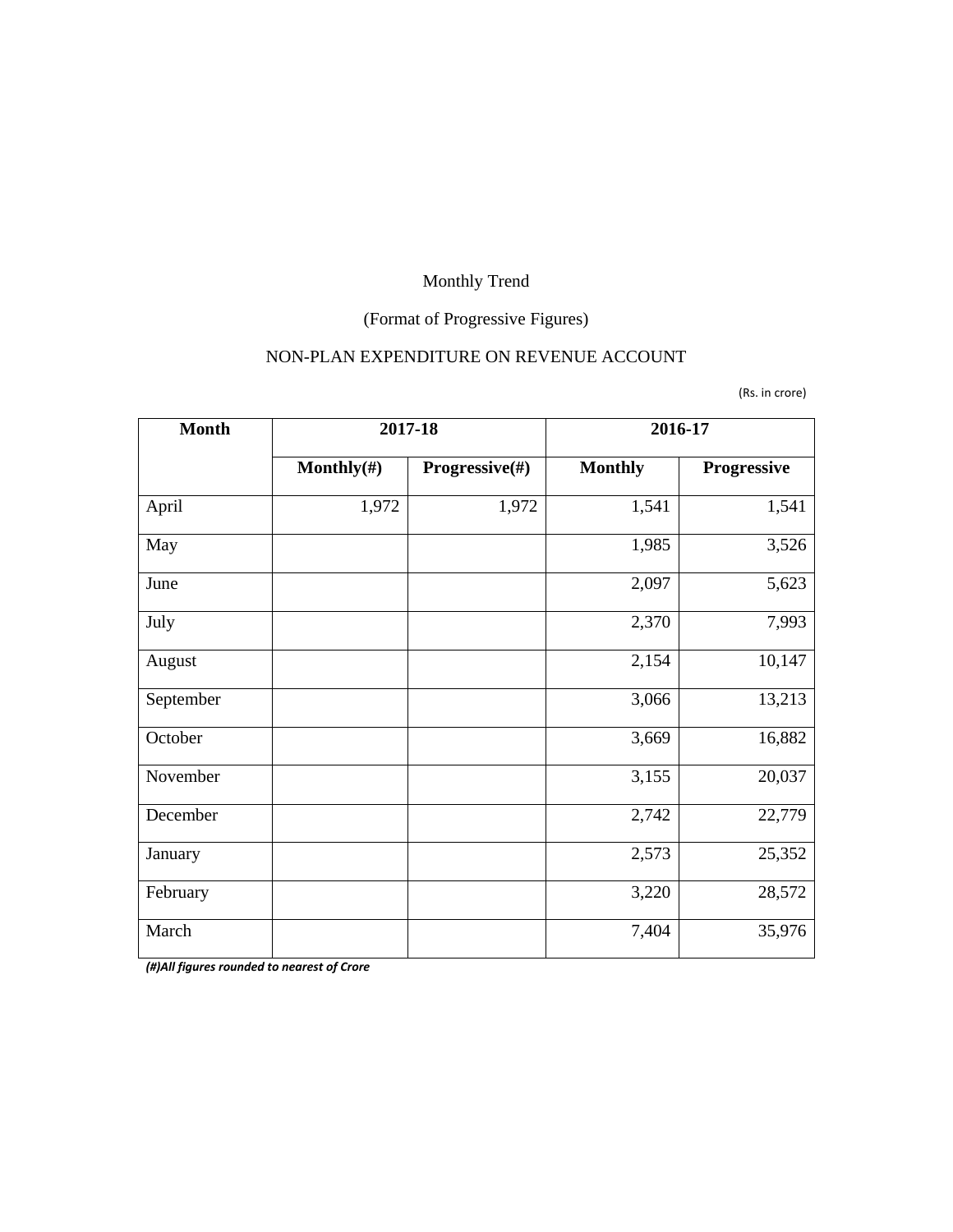# (Format of Progressive Figures)

#### NON-PLAN EXPENDITURE ON INTEREST PAYMENTS

(Rs. in crore)

| <b>Month</b> |                          | 2017-18                      | 2016-17                  |             |
|--------------|--------------------------|------------------------------|--------------------------|-------------|
|              | Monthly $(\#)$           | Progressive(#)               | <b>Monthly</b>           | Progressive |
| April        | $\overline{\phantom{a}}$ | $\qquad \qquad \blacksquare$ | $\overline{\phantom{0}}$ |             |
| May          |                          |                              | 138                      | 138         |
| June         |                          |                              | 273                      | 411         |
| July         |                          |                              | 98                       | 509         |
| August       |                          |                              | 01                       | 510         |
| September    |                          |                              | 642                      | 1,152       |
| October      |                          |                              | 387                      | 1,539       |
| November     |                          |                              | 137                      | 1,676       |
| December     |                          |                              | 140                      | 1,816       |
| January      |                          |                              | 253                      | 2,069       |
| February     |                          |                              | 397                      | 2,466       |
| March        |                          |                              | 233                      | 2,699       |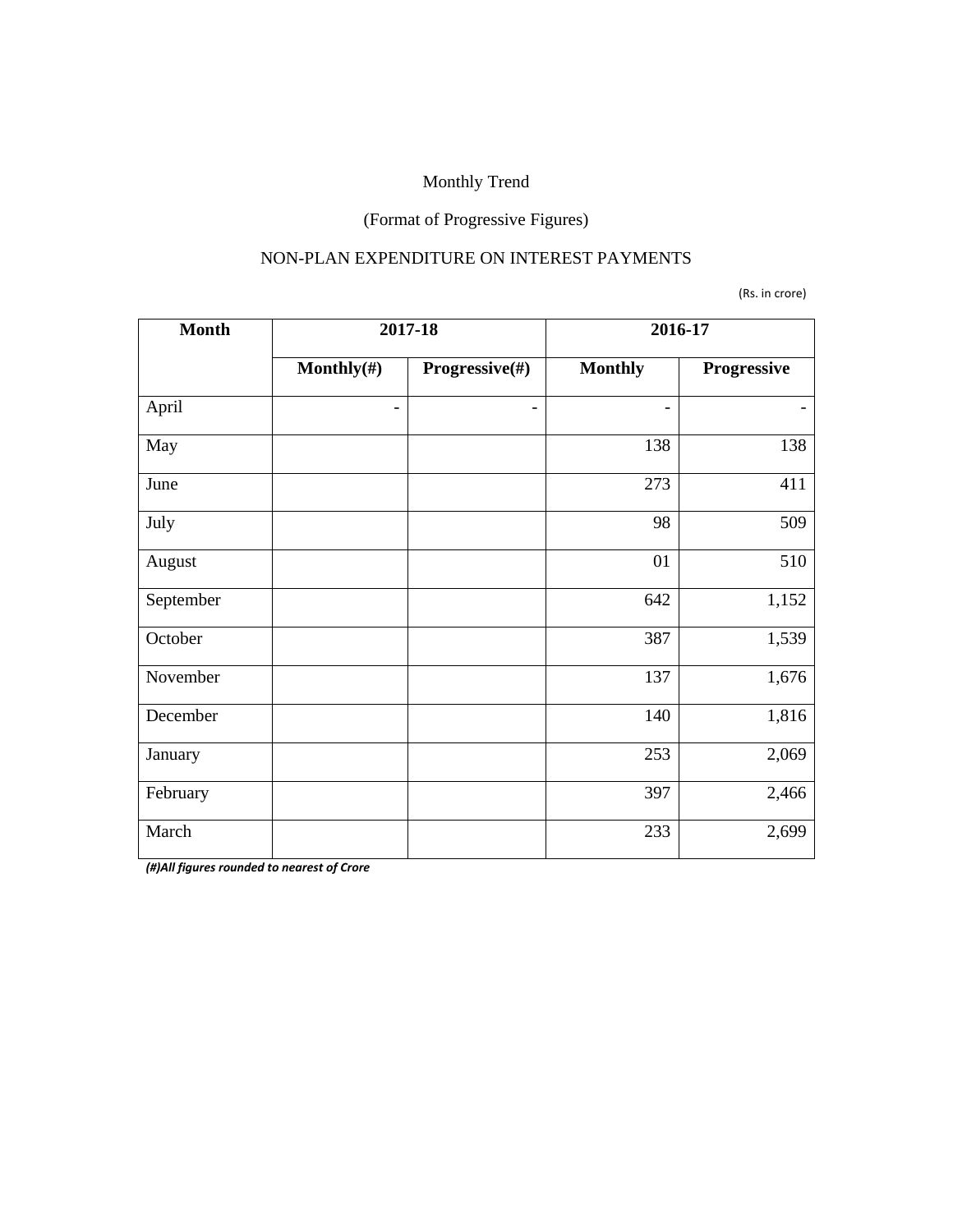# (Format of Progressive Figures)

#### NON-PLAN EXPENDITURE ON CAPITAL ACCOUNT

(Rs. in crore)

| <b>Month</b> | 2017-18        |                | 2016-17        |             |
|--------------|----------------|----------------|----------------|-------------|
|              | Monthly $(\#)$ | Progressive(#) | <b>Monthly</b> | Progressive |
| April        | 48             | 48             | 07             | 07          |
| May          |                |                | 04             | 11          |
| June         |                |                | 34             | 45          |
| July         |                |                | 49             | 94          |
| August       |                |                | 75             | 169         |
| September    |                |                | 25             | 194         |
| October      |                |                | 126            | 320         |
| November     |                |                | 34             | 354         |
| December     |                |                | 10             | 364         |
| January      |                |                | 20             | 384         |
| February     |                |                | 88             | 472         |
| March        |                |                | 320            | 792         |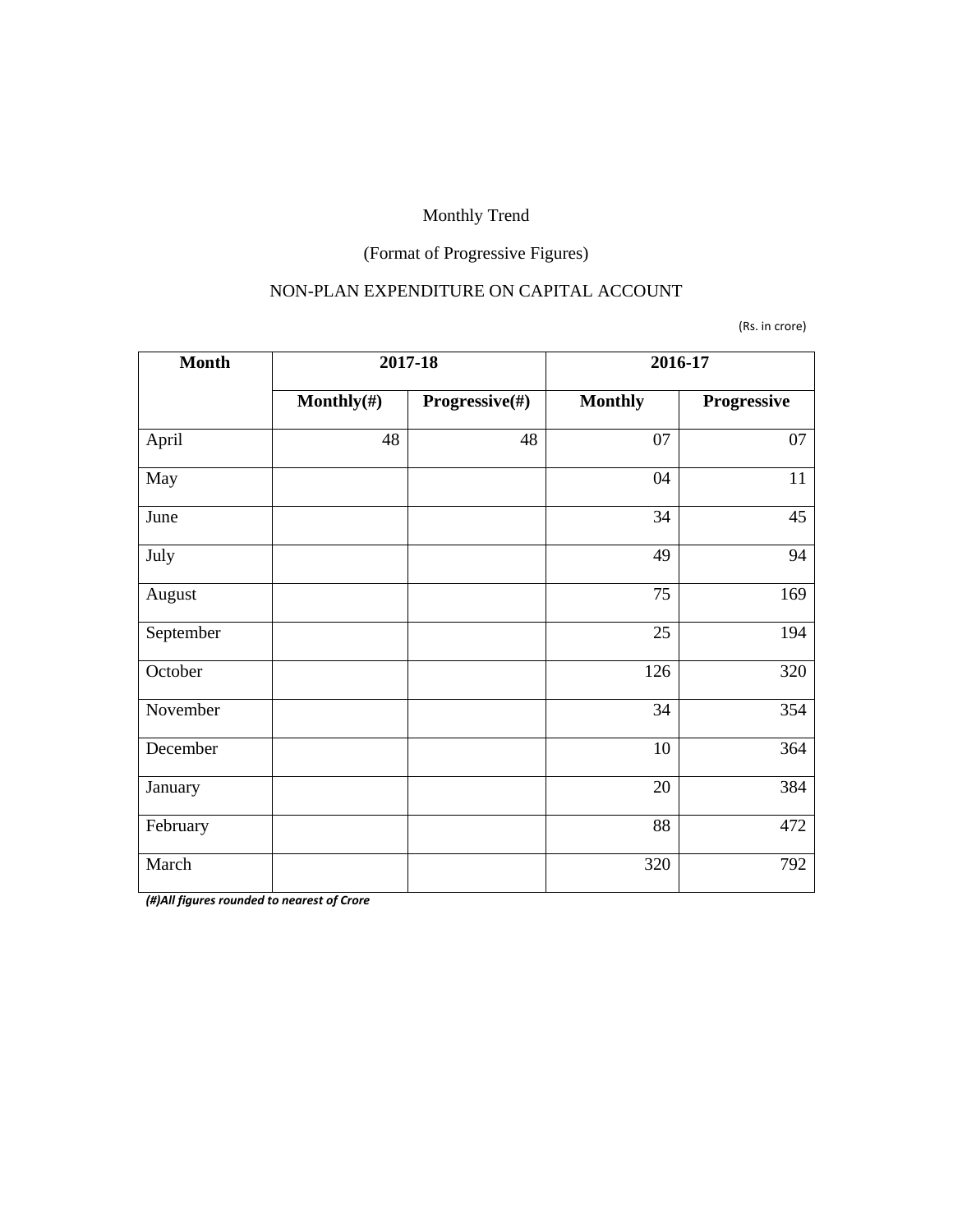# (Format of Progressive Figures)

#### PLAN EXPENDITURE ON REVENUE ACCOUNT

(Rs. in crore)

| <b>Month</b> |                          | 2017-18                      | 2016-17        |             |
|--------------|--------------------------|------------------------------|----------------|-------------|
|              | Monthly $(\#)$           | Progressive(#)               | <b>Monthly</b> | Progressive |
| April        | $\overline{\phantom{a}}$ | $\qquad \qquad \blacksquare$ | 09             | 09          |
| May          |                          |                              | 319            | 328         |
| June         |                          |                              | 122            | 450         |
| July         |                          |                              | 273            | 723         |
| August       |                          |                              | 46             | 769         |
| September    |                          |                              | 54             | 823         |
| October      |                          |                              | 55             | 878         |
| November     |                          |                              | 118            | 996         |
| December     |                          |                              | 19             | 1,015       |
| January      |                          |                              | 40             | 1,055       |
| February     |                          |                              | 50             | 1,105       |
| March        |                          |                              | 223            | 1,328       |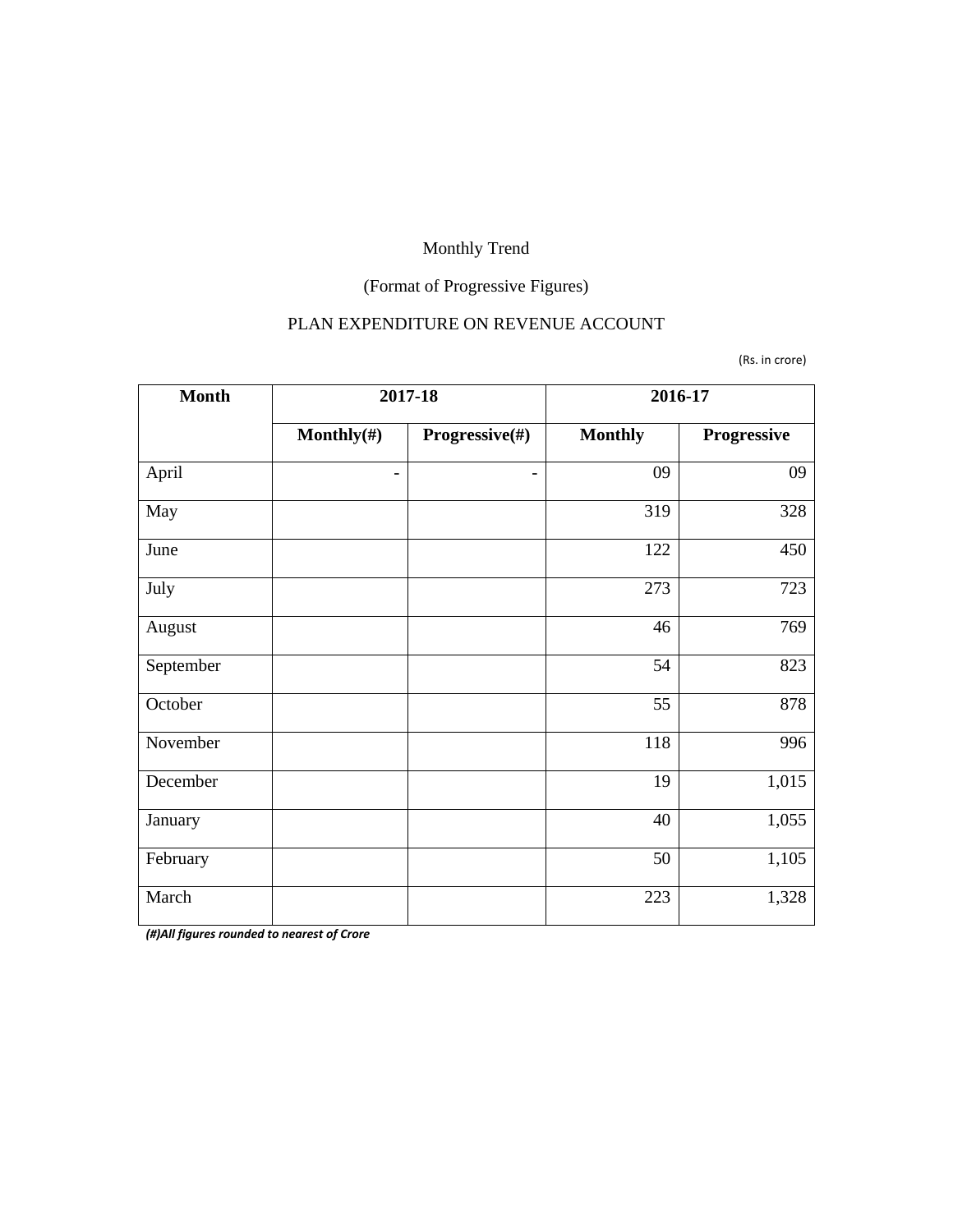# (Format of Progressive Figures)

#### PLAN EXPENDITURE ON CAPITAL ACCOUNT

#### (Rs. in crore)

| <b>Month</b> | 2017-18        |                | 2016-17        |             |
|--------------|----------------|----------------|----------------|-------------|
|              | Monthly $(\#)$ | Progressive(#) | <b>Monthly</b> | Progressive |
| April        | 132            | 132            | 25             | 25          |
| May          |                |                | 284            | 309         |
| June         |                |                | 336            | 645         |
| July         |                |                | 613            | 1,258       |
| August       |                |                | 194            | 1,452       |
| September    |                |                | 321            | 1,773       |
| October      |                |                | 297            | 2,070       |
| November     |                |                | 235            | 2,305       |
| December     |                |                | 486            | 2,791       |
| January      |                |                | 475            | 3,266       |
| February     |                |                | 641            | 3,907       |
| March        |                |                | 3,203          | 7,110       |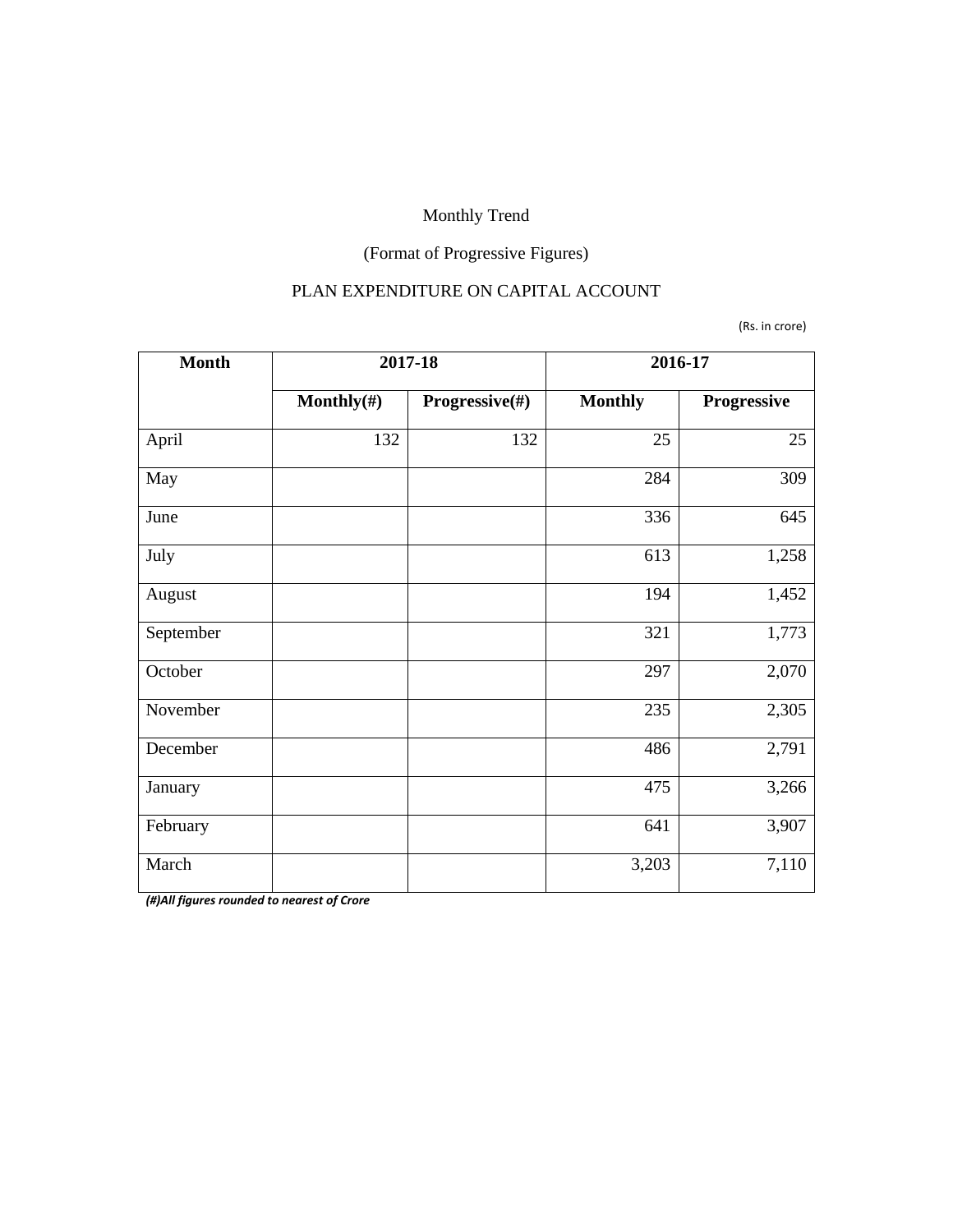# (Format of Progressive Figures)

#### TOTAL EXPENDITURE ON REVENUE ACCOUNT

(Rs. in crore)

| <b>Month</b> | 2017-18        |                           | 2016-17        |                    |
|--------------|----------------|---------------------------|----------------|--------------------|
|              | Monthly $(\#)$ | <b>Progressive</b> $(\#)$ | <b>Monthly</b> | <b>Progressive</b> |
| April        | 1,972          | 1,972                     | 1,550          | 1,550              |
| May          |                |                           | 2,304          | 3,854              |
| June         |                |                           | 2,219          | 6,073              |
| July         |                |                           | 2,643          | 8,716              |
| August       |                |                           | 2,200          | 10,916             |
| September    |                |                           | 3,120          | 14,036             |
| October      |                |                           | 3,724          | 17,760             |
| November     |                |                           | 3,273          | 21,033             |
| December     |                |                           | 2,761          | 23,794             |
| January      |                |                           | 2,613          | 26,407             |
| February     |                |                           | 3,270          | 29,677             |
| March        |                |                           | 7,627          | 37,304             |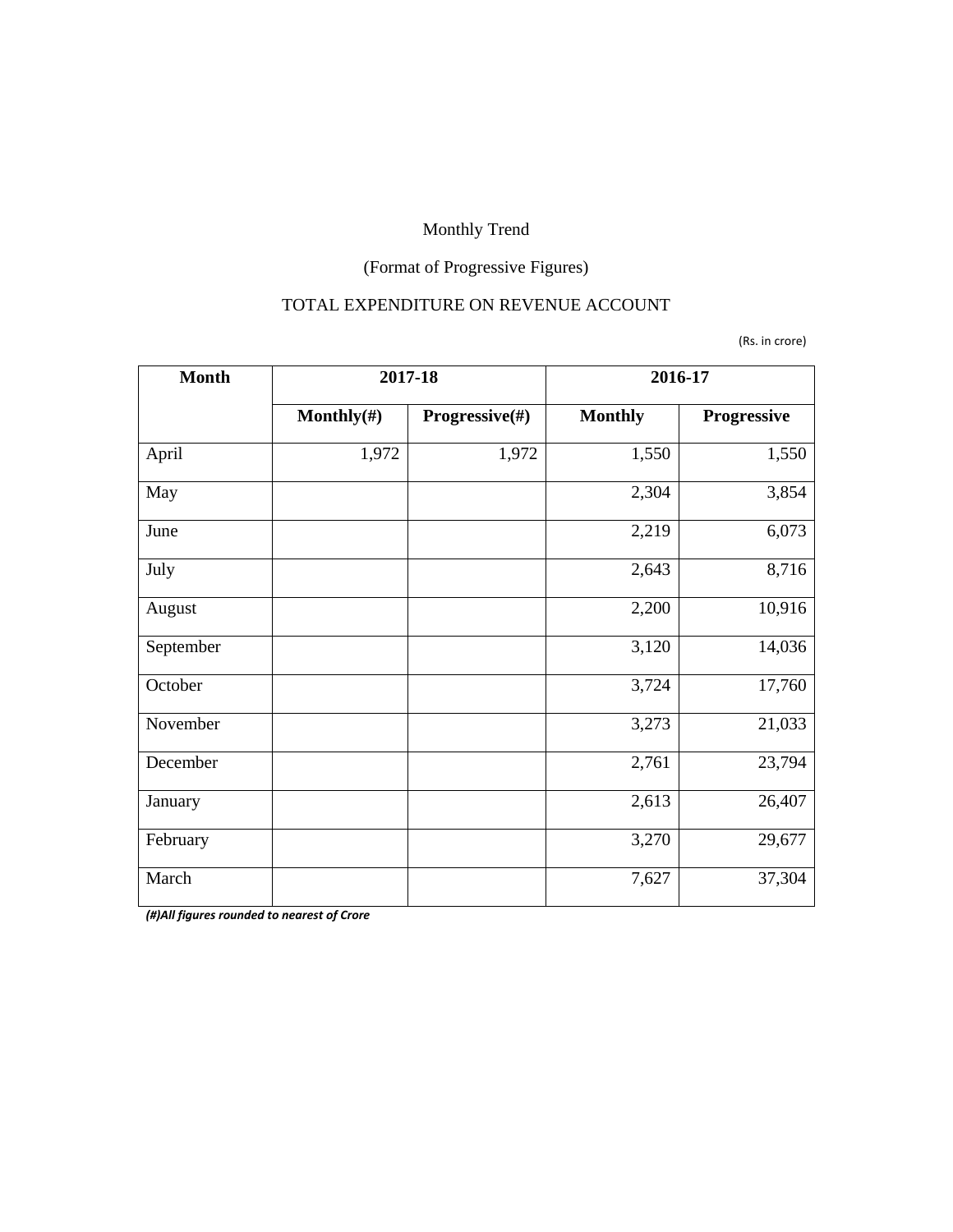# (Format of Progressive Figures)

#### TOTAL EXPENDITURE ON CAPITAL ACCOUNT

(Rs. in crore)

| <b>Month</b> | 2017-18    |                | 2016-17        |             |  |
|--------------|------------|----------------|----------------|-------------|--|
|              | Monthly(#) | Progressive(#) | <b>Monthly</b> | Progressive |  |
| April        | 180        | 180            | 32             | 32          |  |
| May          |            |                | 288            | 320         |  |
| June         |            |                | 370            | 690         |  |
| July         |            |                | 662            | 1,352       |  |
| August       |            |                | 269            | 1,621       |  |
| September    |            |                | 346            | 1,967       |  |
| October      |            |                | 423            | 2,390       |  |
| November     |            |                | 269            | 2,659       |  |
| December     |            |                | 496            | 3,155       |  |
| January      |            |                | 495            | 3,650       |  |
| February     |            |                | 729            | 4,379       |  |
| March        |            |                | 3,523          | 7,902       |  |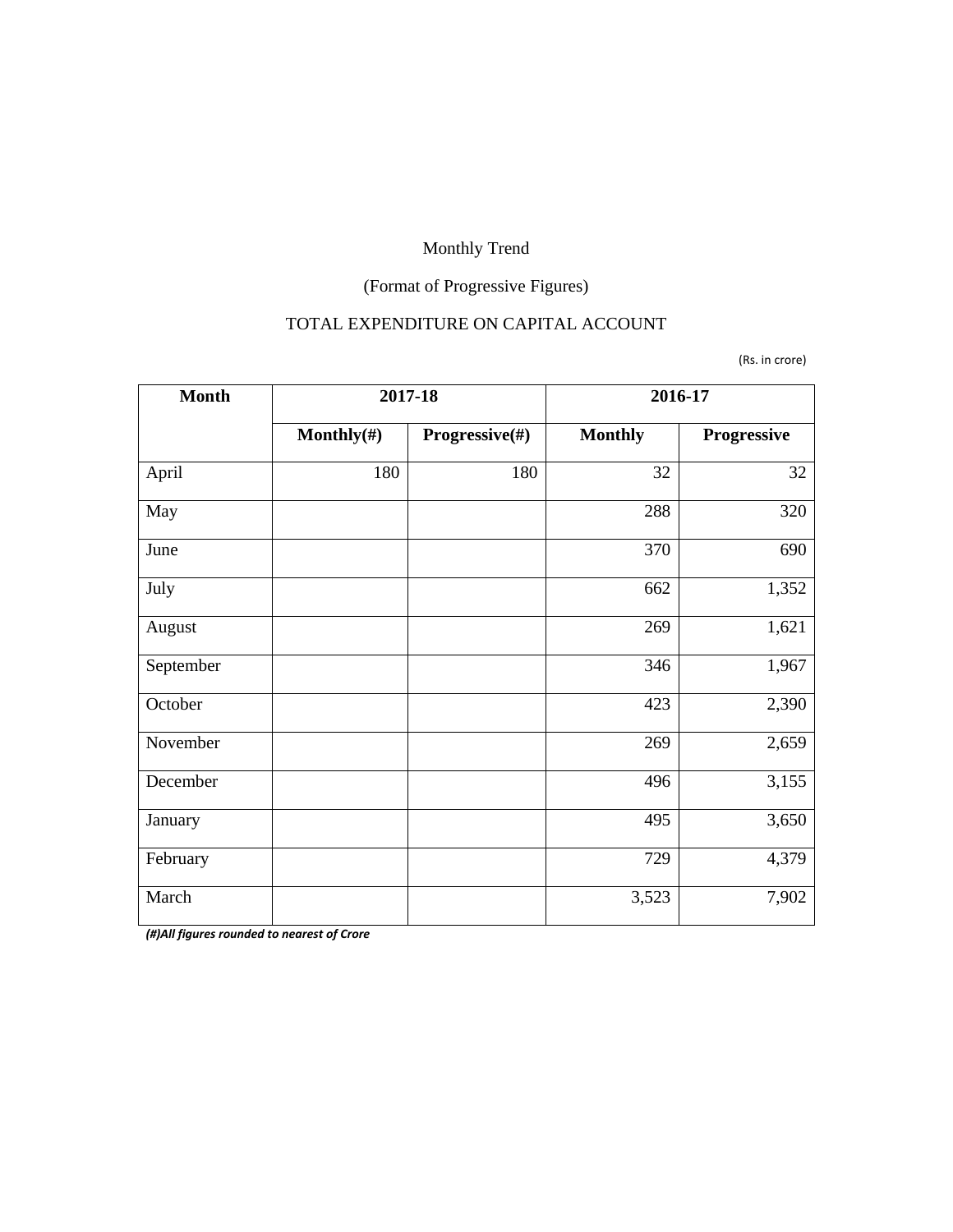# (Format of Progressive Figures)

# LOANS AND ADVANCES DISBURSED

(Rs. in crore)

| <b>Month</b> |                          | 2017-18                  | 2016-17        |             |  |
|--------------|--------------------------|--------------------------|----------------|-------------|--|
|              | Monthly $(\#)$           | Progressive(#)           | <b>Monthly</b> | Progressive |  |
| April        | $\overline{\phantom{a}}$ | $\overline{\phantom{a}}$ | (a)            | (a)         |  |
| May          |                          |                          | 01             | 01          |  |
| June         |                          |                          | 03             | 04          |  |
| July         |                          |                          | 02             | 06          |  |
| August       |                          |                          | 01             | 07          |  |
| September    |                          |                          | 12             | 19          |  |
| October      |                          |                          | 03             | 22          |  |
| November     |                          |                          | 02             | 24          |  |
| December     |                          |                          | 13             | 37          |  |
| January      |                          |                          | 04             | 41          |  |
| February     |                          |                          | 08             | 49          |  |
| March        |                          |                          | 27             | 76          |  |

*(#)All figures rounded to nearest of Crore*

*(a) Rs. 0.10 crore only*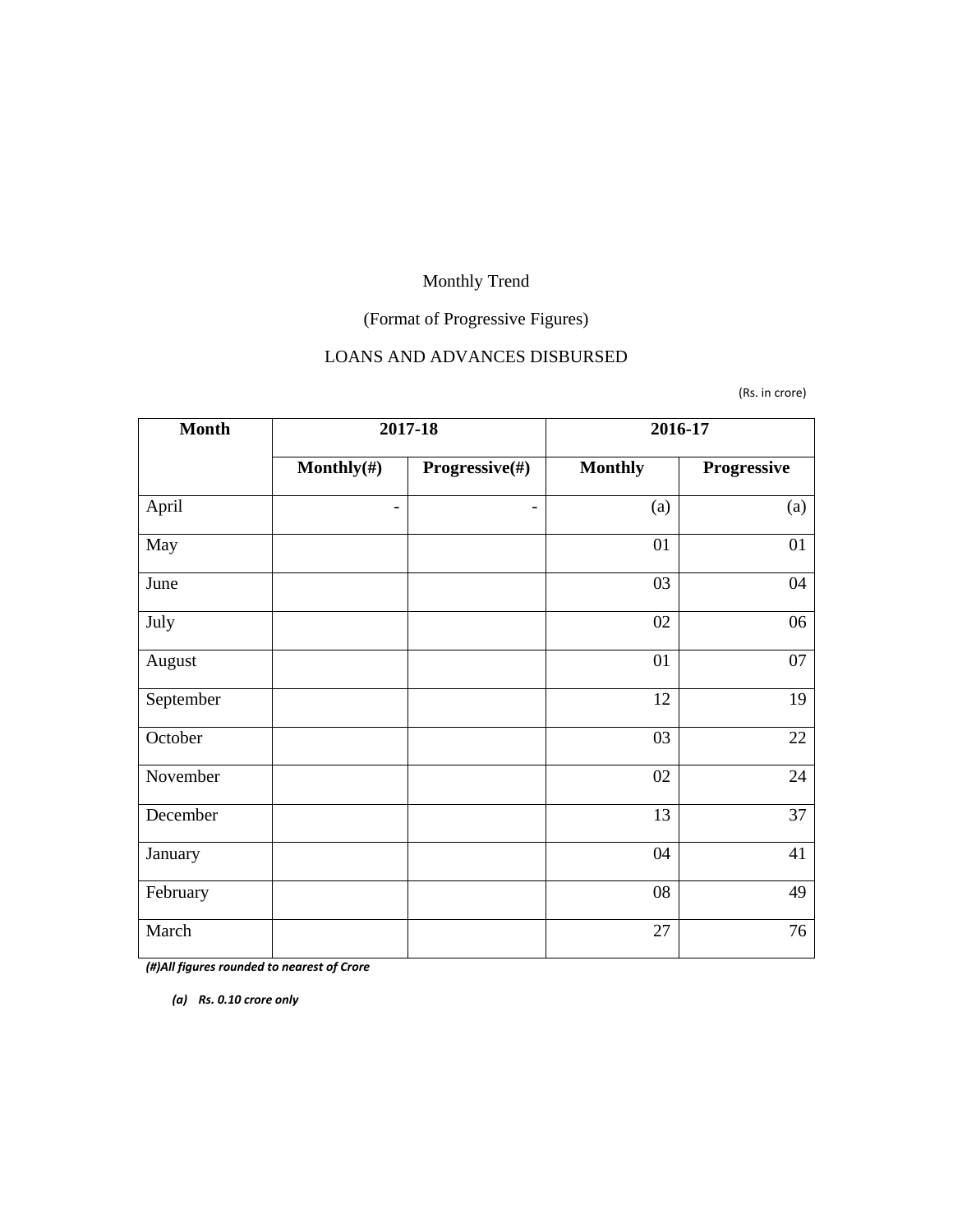# (Format of Progressive Figures)

#### REVENUE SURPLUS

(Rs. in crore)

| <b>Month</b> | 2017-18        |                | 2016-17        |             |  |
|--------------|----------------|----------------|----------------|-------------|--|
|              | Monthly $(\#)$ | Progressive(#) | <b>Monthly</b> | Progressive |  |
| April        | $(-)443$       | $(-)443$       | $(-)346$       | $(-)346$    |  |
| May          |                |                | 1,200          | $(+)854$    |  |
| June         |                |                | 890            | $(+)1,744$  |  |
| July         |                |                | 262            | 2,006       |  |
| August       |                |                | $(-)1,717$     | 289         |  |
| September    |                |                | 1,882          | 2,171       |  |
| October      |                |                | $(-)487$       | 1,684       |  |
| November     |                |                | $(-)441$       | 1,243       |  |
| December     |                |                | 758            | 2,001       |  |
| January      |                |                | 1,546          | 3,547       |  |
| February     |                |                | $(-)103$       | 3,444       |  |
| March        |                |                | $(-)3,149$     | 295         |  |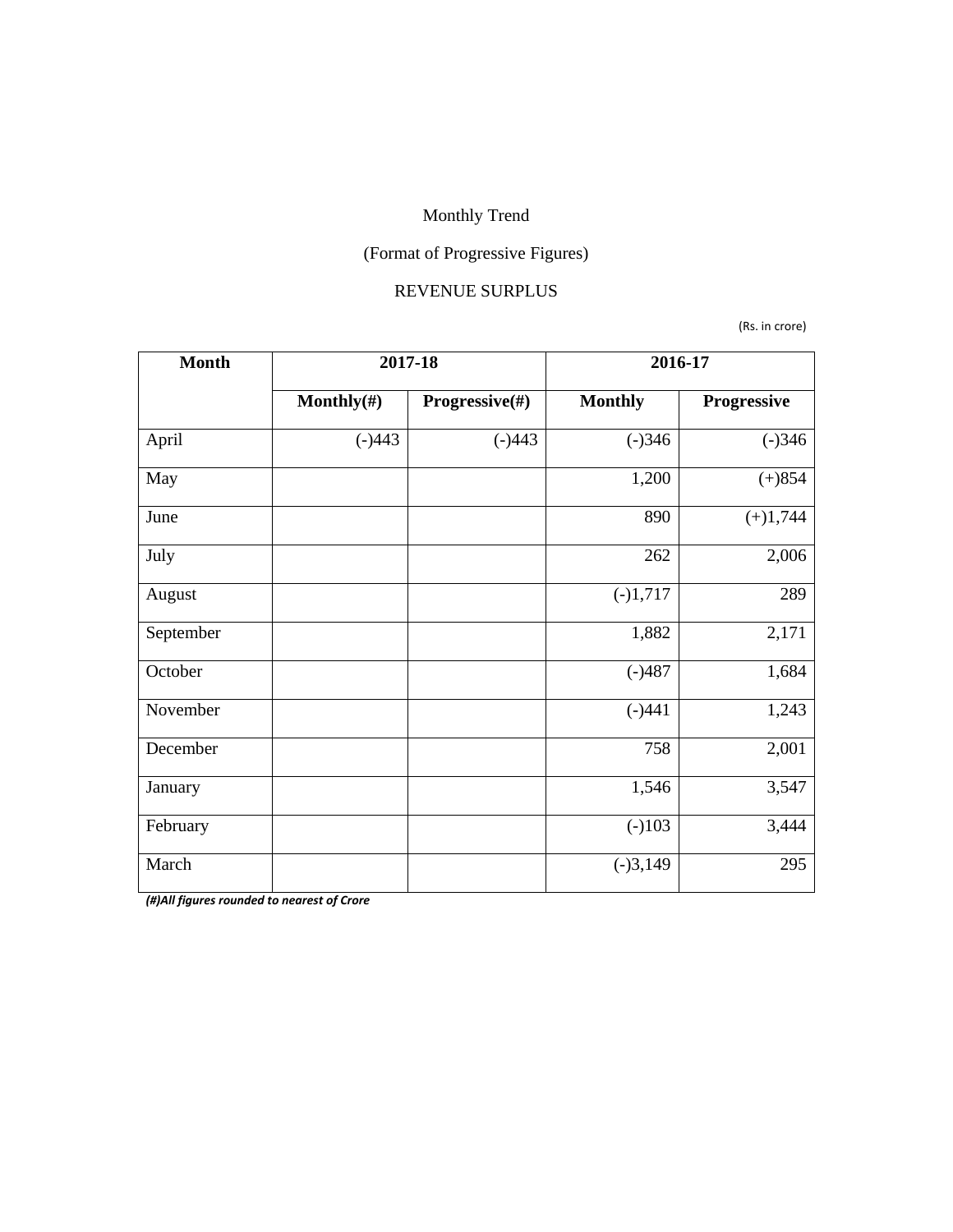# (Format of Progressive Figures)

#### FISCAL DEFICIT

(Rs. in crore)

| <b>Month</b> | 2017-18        |                | 2016-17        |             |  |
|--------------|----------------|----------------|----------------|-------------|--|
|              | Monthly $(\#)$ | Progressive(#) | <b>Monthly</b> | Progressive |  |
| April        | 443            | 443            | 376            | 376         |  |
| May          |                |                | $(-)911$       | $(-)535$    |  |
| June         |                |                | $(-)518$       | $(-)1,053$  |  |
| July         |                |                | 389            | $(-)664$    |  |
| August       |                |                | 1,987          | 1,323       |  |
| September    |                |                | $(-)1,524$     | $(-)201$    |  |
| October      |                |                | 913            | 712         |  |
| November     |                |                | 712            | 1,424       |  |
| December     |                |                | $(-)249$       | 1,175       |  |
| January      |                |                | $(-)1,048$     | 127         |  |
| February     |                |                | 840            | 967         |  |
| March        |                |                | 6,697          | 7,664       |  |